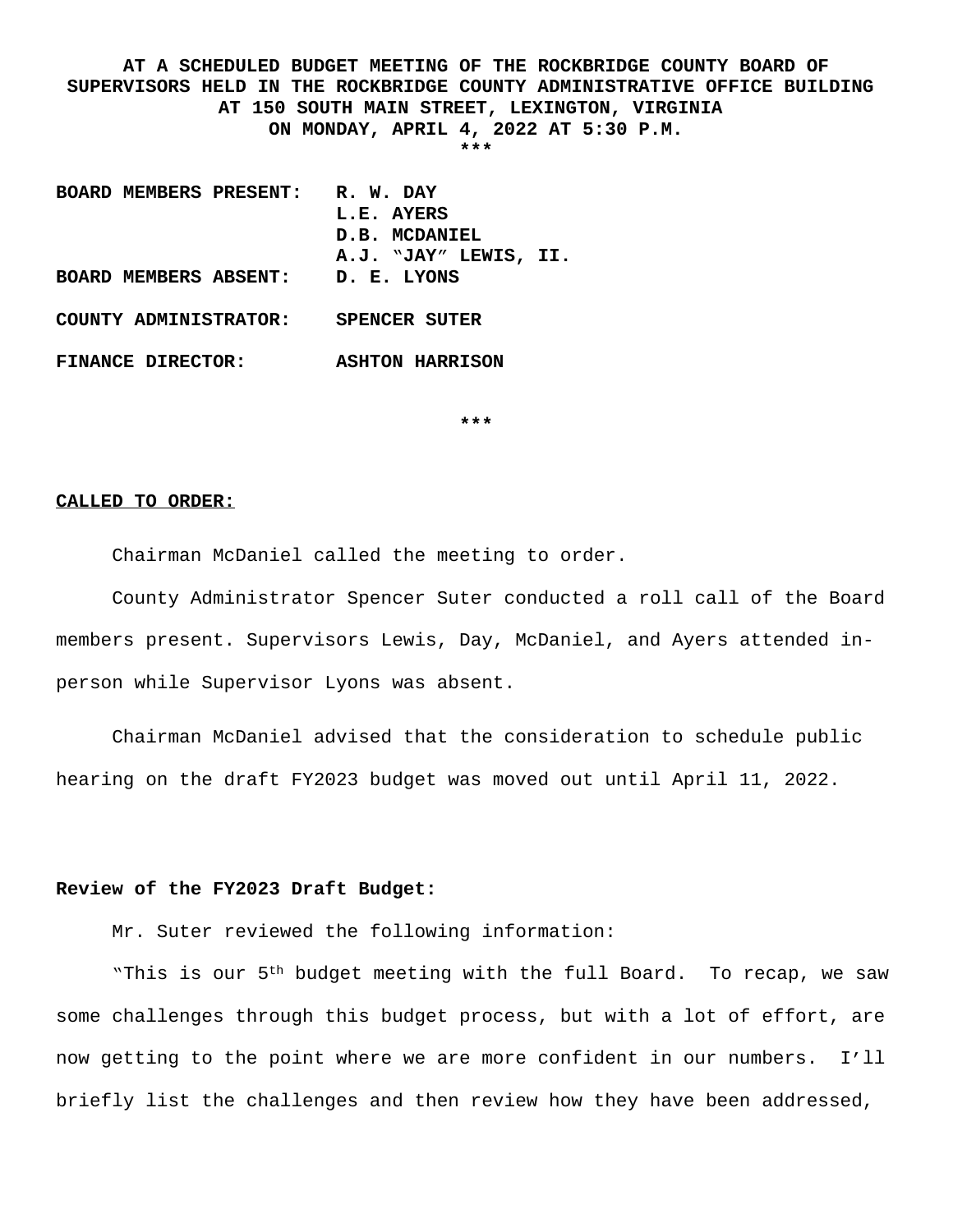and conclude with where we are now and potential decisions the Board may want to make this evening or over the course of the next week.

### **Challenges:**

The first challenge was the fact that we found ourselves without a Finance Director just as the budget heated up in early February. That caused some of us a good deal of stress as we needed to keep the standard processes moving ahead while we worked on the budget.

The next main challenge was the fact that we had more requested expenditures than projected revenues. This is fairly standard for us. The initial gap was approximately \$2M. This included an estimated cost to bring our staff to within 90% of the market salary average and provide a Cost-of-Living increase to keep up with the market.

Following that, the general assembly ended their session without a budget, which is always difficult, since anticipated revenues from the Commonwealth certainly factor into budget decisions.

Finally, we were faced with the challenge of increasing vehicle valuations and the impact on the Personal Property tax assessments. Now I'll do a quick review of work to address these challenges:

1) First – we needed some help - Fortunately, we retained the services of John Montoro via VML/VACO, who has helped shepherd the process and we now have Ashton Harrison on Board. This is just Ashton's second day with us, so I can't expect him to get his arms around this just yet, but he has hit the ground running.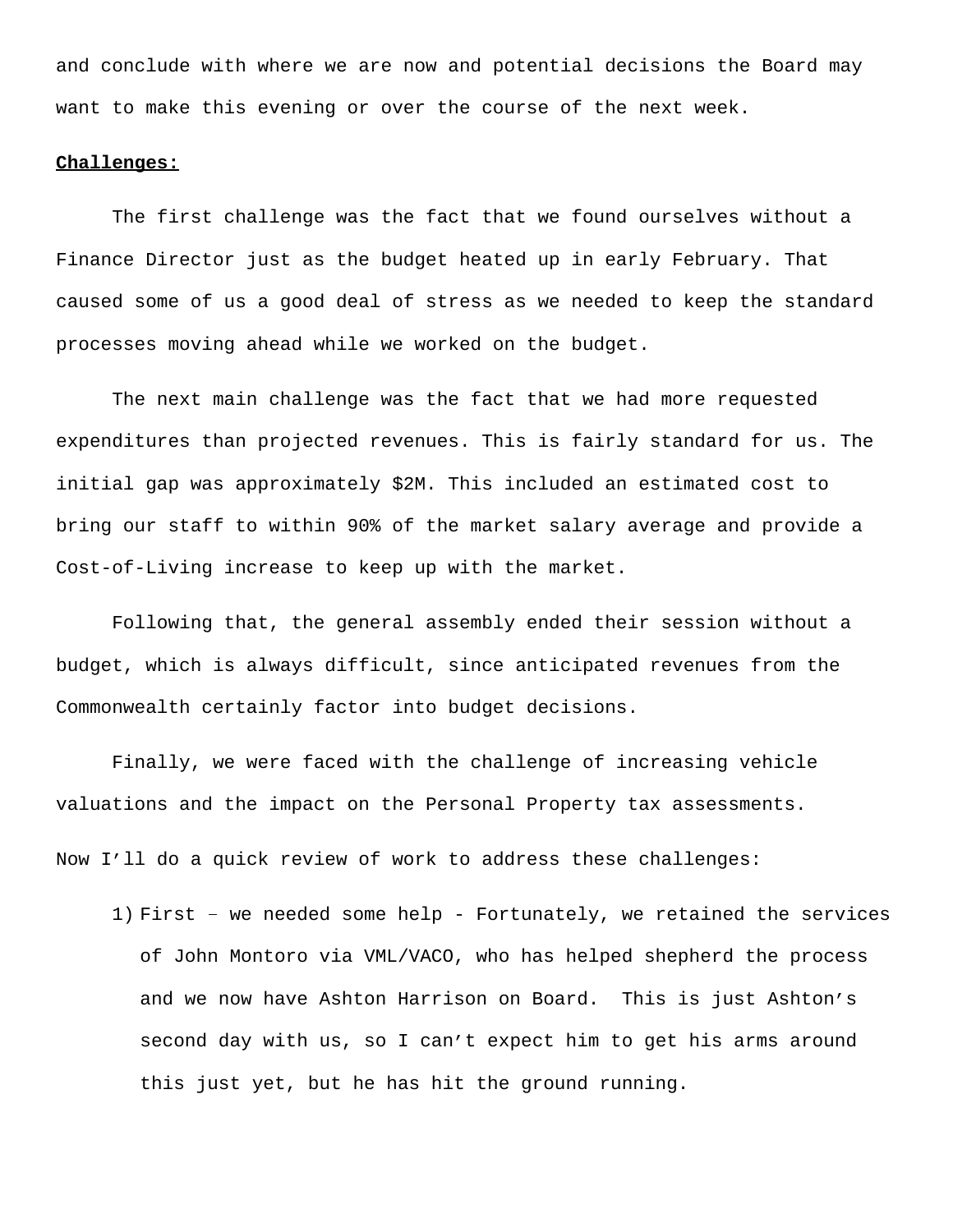- 2) Second, over the course of the past six weeks, the Finance Committee has worked to close the budget gap. We are now within reasonable reach of a balanced budget. We'll show those figures in a minute.
- 3) With regard to the budget schedule and the failure of the General Assembly to get to a budget at the state level, At the last regular budget meeting, the Board approved a Finance Committee recommendation to delay the previously adopted budget schedule by one week. By the old schedule, the Board would have been considering a budget to advertise tonight, April  $4<sup>th</sup>$ . Later in the agenda, we will be asking the Board to consider adoption of a revised schedule. Assisting with one of our challenges, today, the General Assembly is back in session.
- 4) Finally, with a tremendous deal of work in the Commissioner of Revenue's office Finance committee and staff, and a law just signed into effect at the state level, we can now predict the impact of increased vehicle valuations. This may result in a recommendation to set different rates for vehicles, campers and motorcycles and for business PPT.

This evening, we will show you where we are currently, and ask for your consideration of any additional options. As noted, our plan is to present a balanced budget for you next Monday evening, with request to advertise a budget public hearing on April 26<sup>th</sup> and budget adoption on May 3rd.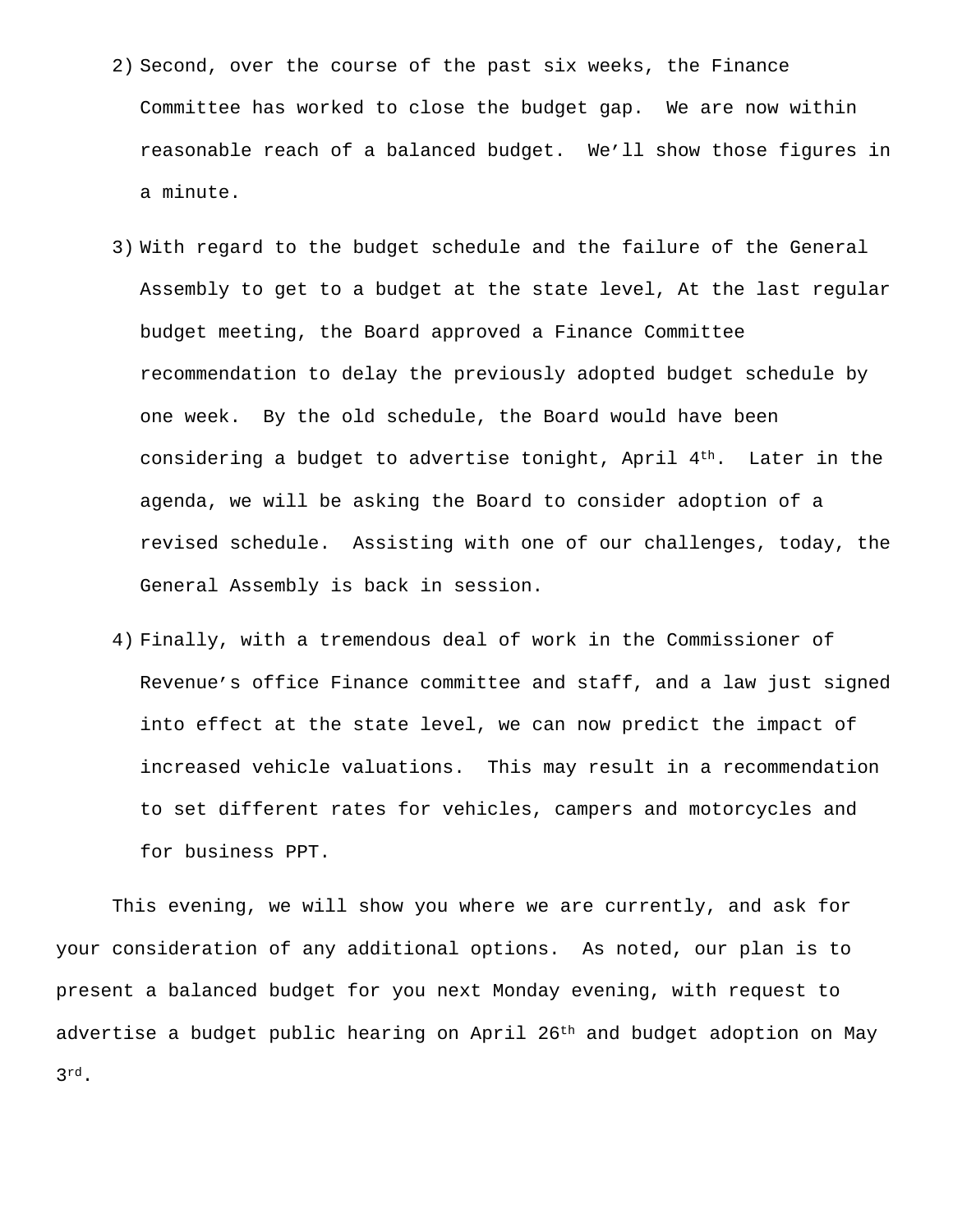The Finance Committee has not yet made a recommendation and does not wish to do so before getting the full boards feedback. The idea would be to discuss options relative to both Revenues and Expenditures. We are confident in our current non-discretionary revenue numbers. However, we are still wrestling with the PPT rate. Essentially, increased valuations would result in an approximately \$1.6 M increase in revenues if no change was made the tax rate. The legislature has passed a law which would allow localities to set diffident rates for automobiles and all other personal property. We have run scenarios at varying tax rates for vehicles, each of which results in a net which is either positive or negative.

Similarly, the finance committee has discussed some discretionary expenditures requests that are still in the budget.

Starting there, there are several assumptions the Finance Committee has made:

With regard to revenues:

- That localities will be held harmless on the grocery tax
- We've budgeted conservatively on sales and meals tax
- We've assumed a 5% increase in comp board funding and budgeted the local cost

Under expenditures, it assumes that

- With regard to compensation, our goal is to get nearly everyone to 90% of market and to give a 5% cola to keep up with our competition.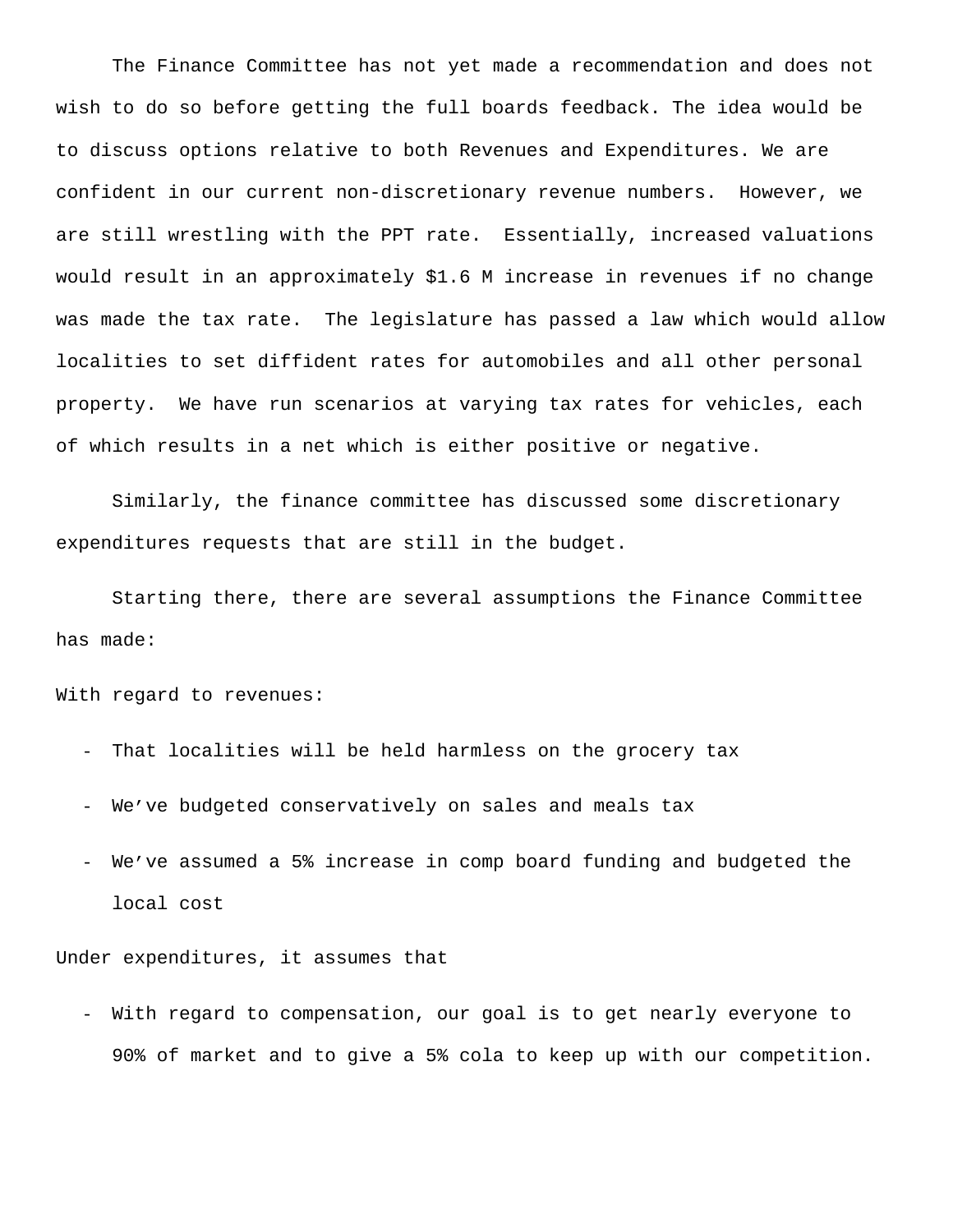- The schools original request for \$244K above level is still in the budget. At the last joint meeting, they asked for an additional amount totaling \$567,379 above level.
- Also, there are requests for supplements in the General and Juvenile/ domestic relations courts for \$3,000 per full time and \$1,500 for part time staff. The total request is for 8 FT and 1 PT for a total request of \$25,500.
- Finally, most 501-C3s have asked for an increase over current year Typically 10%. The total increase is approximately \$20,000."

Chairman McDaniel noted that the Senate budget version redirected the grocery tax back to the school system, and should that model be adopted, the Board would need to reduce the funding it provides to the schools by that amount. He advised that the Finance Committee has budgeted some increase in the sales and meals tax, but have been conservative. He stated that expenditures need to be discussed at this meeting, and one of the items needing to be discussed is the schools request for a 1% bonus for its employees. He stated that the Finance Committee looked at the potential to use end-of-year savings to fulfill the request, but would continue looking at options. He shared his appreciation to Mr. Montoro for filling in during this budget season. He also commended the Commissioner of the Revenue's office for its assistance as well. He noted that the Commissioner's office was able to go ahead and receive the NADA book for personal property values which was a great benefit. He advised that it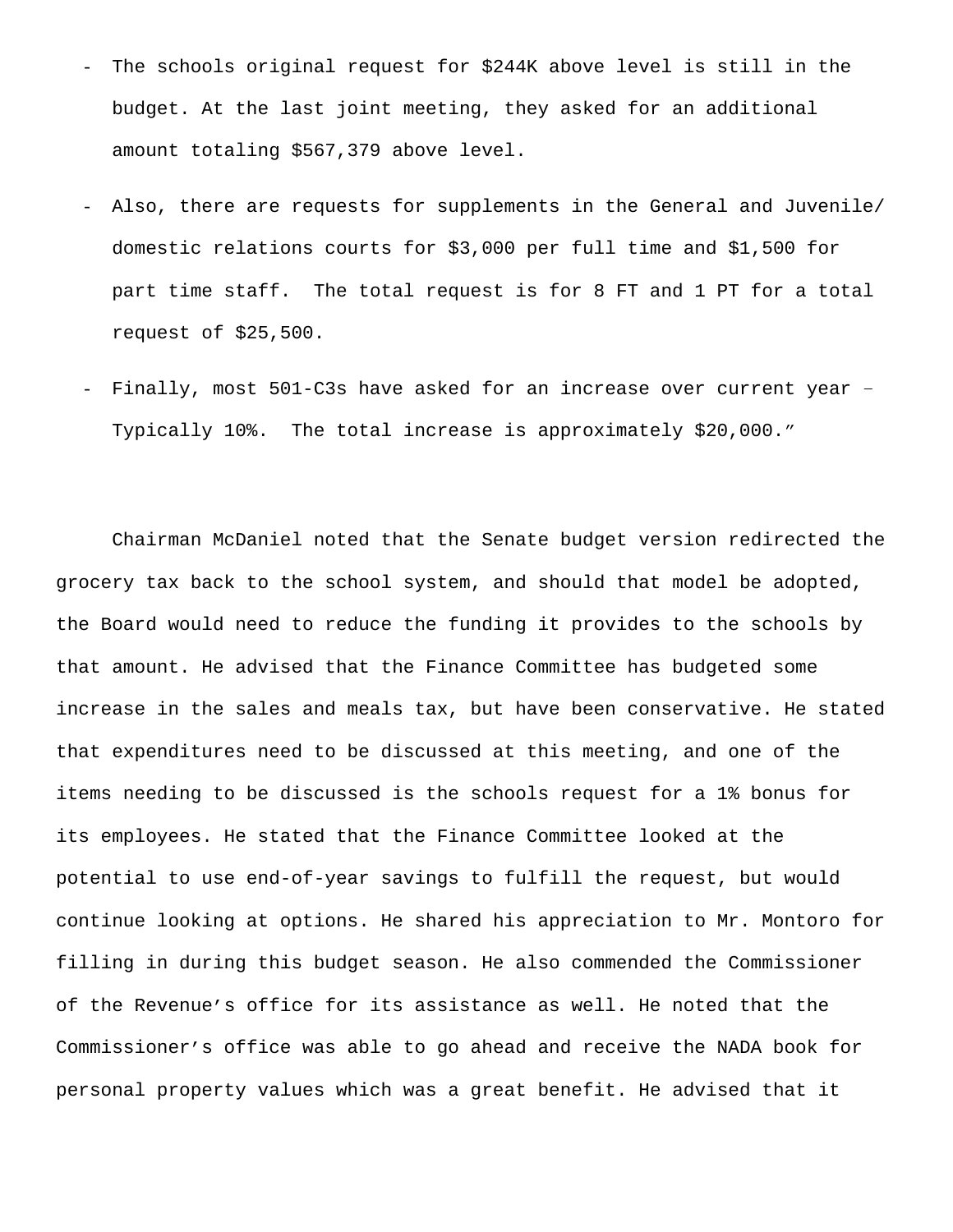appears there is an overall 13% increase to personal property values, at this time.

Supervisor Lewis shared that the general theme, as usual, is that there are so many unknowns. One, he noted, was the grocery tax and how the process will ultimately work.

In regard to the 13% increase to personal property values this year, Supervisor Ayers asked the Finance Committee if that percentage could change.

Chairman McDaniel replied that it could fluctuate somewhat.

Supervisor Lewis noted that the draft does not include the school's most recent request. He added that any raise, even if at 5%, will be lower than what other localities are giving.

Chairman McDaniel asked Commissioner of the Revenue David Whitesell if he had any feedback regarding the 13% increase in personal property values.

Mr. Whitesell advised that he has never known the value to decrease in our fleet and values will continue to change as the fleet changes. He stated that the values should continue to increase as they always have by the time personal property bills are sent out in August. He added that he would not expect the percentage increase to go below 13%.

Mr. Suter asked Mr. Montoro to review the proposed budget summary.

Mr. Montoro reviewed the revenues and expenditures summary pages. Revenue was below expenditures by roughly \$369,475.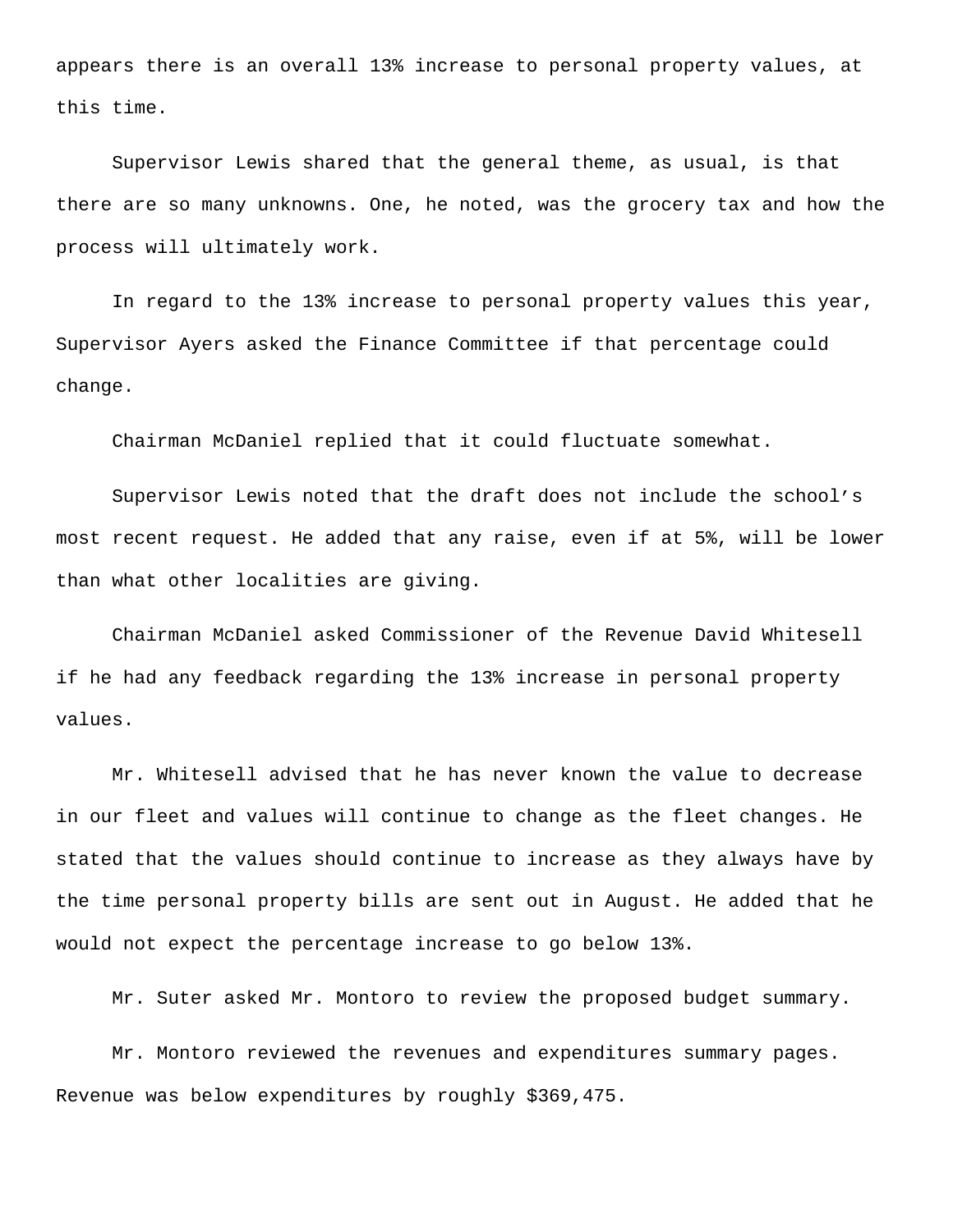Mr. Suter noted that a lot of the increase was related to public safety and the lodging tax, explaining that an increase in lodging revenues resulted in the same increase on the expenditure side, based on formula.

Mr. Montoro then reviewed revenue changes under consideration for reduced vehicle tax rates at \$3.875, \$3.80, \$3.75, and \$3.65. He noted that the current draft includes the school divisions original request.

Chairman McDaniel shared the following statement: "As we look at the vehicle tax rate, we are also going to have to be backing into the personal property tax relief and what percentage that is. There may be opportunity to lower that relief a little bit."

Mr. Suter noted that when splitting the tax rate, all other taxes other than those vehicle taxes would remain at the current \$4.50 rate because those are somewhat depreciating numbers. The new law is only in effect for three (3) years and will expire on January 1, 2025. What we are asking for now is for the Board to think about and discuss preferences for closing the budget gap, whether it is through expenditure reduction, revenue adjustment such as would occur with a change to the PPT rate, or a combination. The Finance Committee will need to meet by Wednesday to, using feedback from the full Board, make a final recommendation to post on the Board's agenda for consideration of advertisement next Monday. One thing that we hope to leave with tonight is if the Board is comfortable with salary increases. The cost is currently calculated as a single number. We would need to drill down and plug that into individual budgets prior to advertising."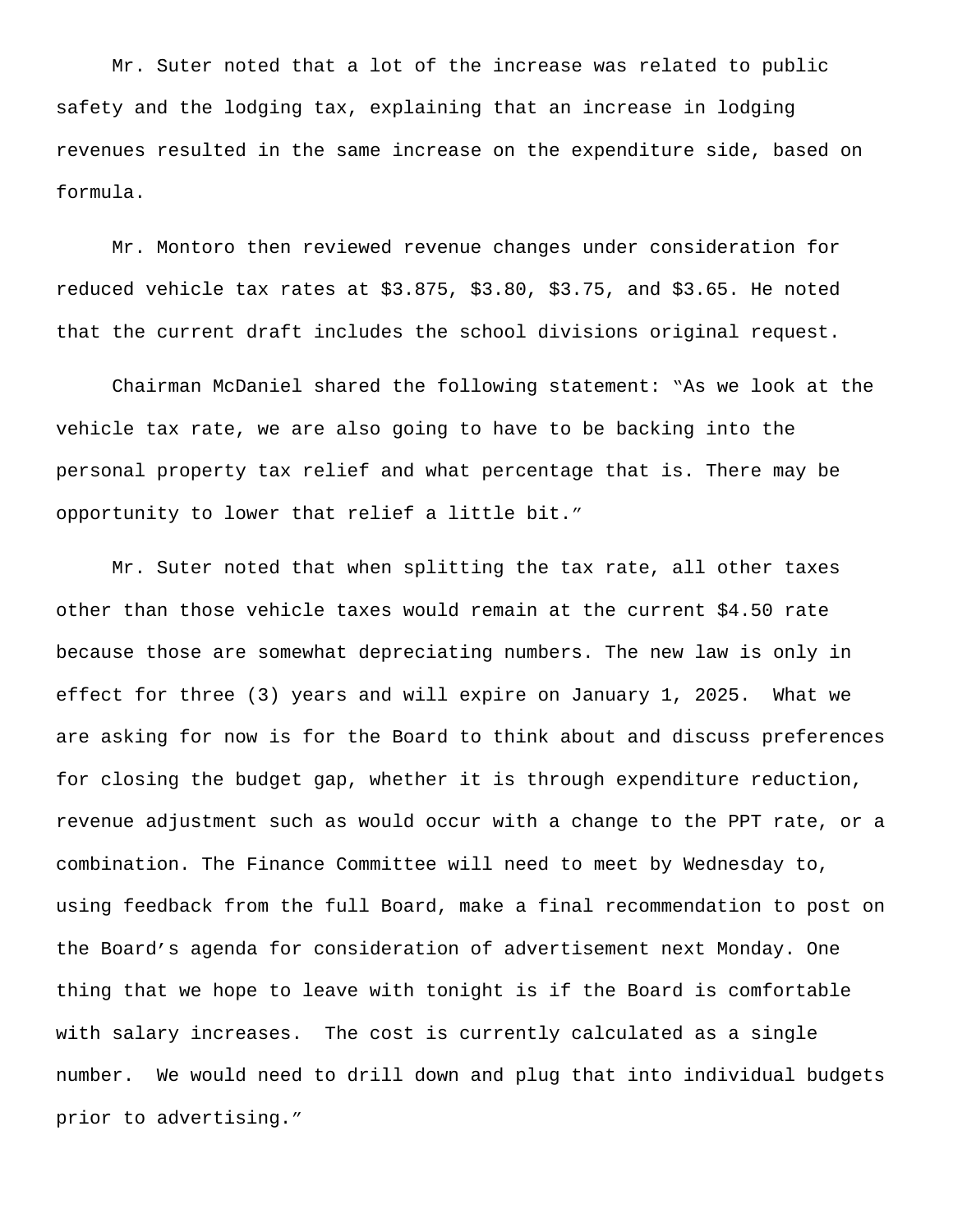Chairman McDaniel asked members of the Board to speak with the Finance Committee or Mr. Suter by end-of-day, tomorrow, for any recommended changes.

Supervisor Ayers shared that she would find it to be wrong to support County staff but not the schools in regard to raises.

Mr. Suter noted that the draft numbers included Comp-Board employees that are locally supported.

Chairman McDaniel asked for discussion on non-profit 501-3c organizations and their requests. He noted that in 2020, their budgets were cut by 10% and the request would be to give that 10% back to them.

Supervisor Ayers shared support of providing the 10% back to those agencies. She asked for discussion on the judicial increases.

Chairman McDaniel explained that the judges asked for some supplemental pay for some of their employees, \$3,000 for full-time employees and \$1,500 for part-time. The total increase came to \$25,500. He then asked Mr. Suter what the city was planning to do and if they received the same request.

Mr. Suter expend that Lexington would need to share on whatever cost at a rate of 25% because there is a shared-cost and the County pays 75% and City 25%. He added that this was the  $4<sup>th</sup>$  year this request has been submitted along with a justification sheet. He noted that any increase would be provided via a 1099 form and not included in salaries so it would not be part of their VRS calculation. He further noted this is not considered to be a bonus, but an annual supplement to keep employees closer to market.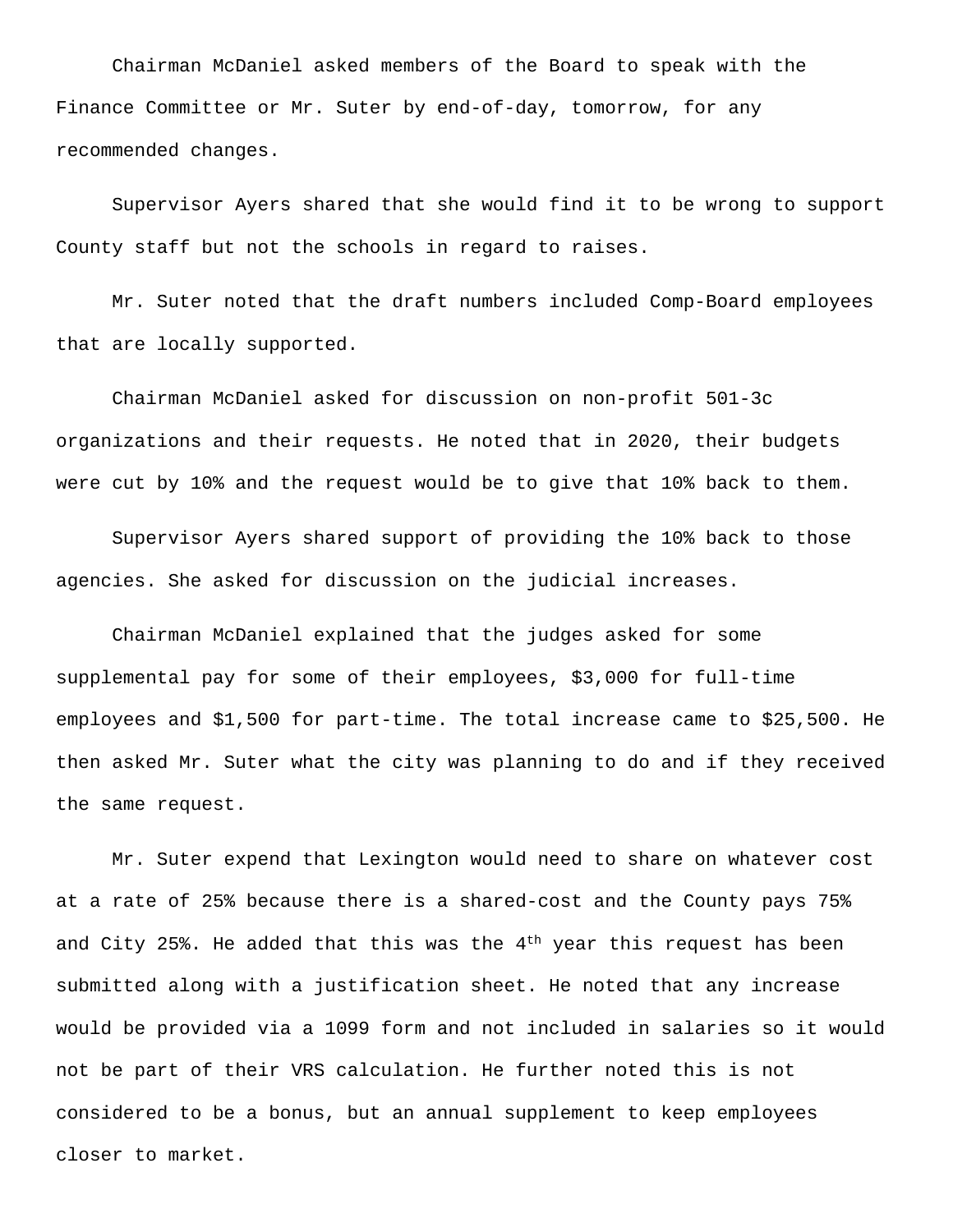Chairman McDaniel added that the request had been declined in the past few years and the Board could, again this year, decline the request or reduce the amount if it wanted to. For example, he noted, reducing the amounts to \$1,000 for full-time and \$500 part-time.

Mr. Suter provided additional details, sharing that there are 8 fulltime employees and 1 part-time between the two courts. He then compared what other localities have been supplementing.

Supervisor Lewis shared his support of helping the judge with the request, but shared his frustration with unfunded mandates when it comes to the General Assembly not paying what they say they should pay. He shared his support of looking once more at the request in hopes to help.

Chairman McDaniel asked for discussion on the contribution to the schools. He shared that their original request of \$244,000 remains in the draft budget; however, during the most recent joint meeting, their request increased to \$567,379. He advised that the request had not changed in the draft budget as the Finance Committee was waiting to see what happened with their insurance. He further advised that the schools had gone out to market for better insurance as their current provider is projecting a 20% increase. He noted that the average increase is usually between 8-12%. In addition, he shared, the schools are requesting a 1% bonus for their employees.

Supervisor Lewis stated that end-of-year savings for the schools is transferred to their capital improvements line per agreement between the Board of Supervisors and School Board.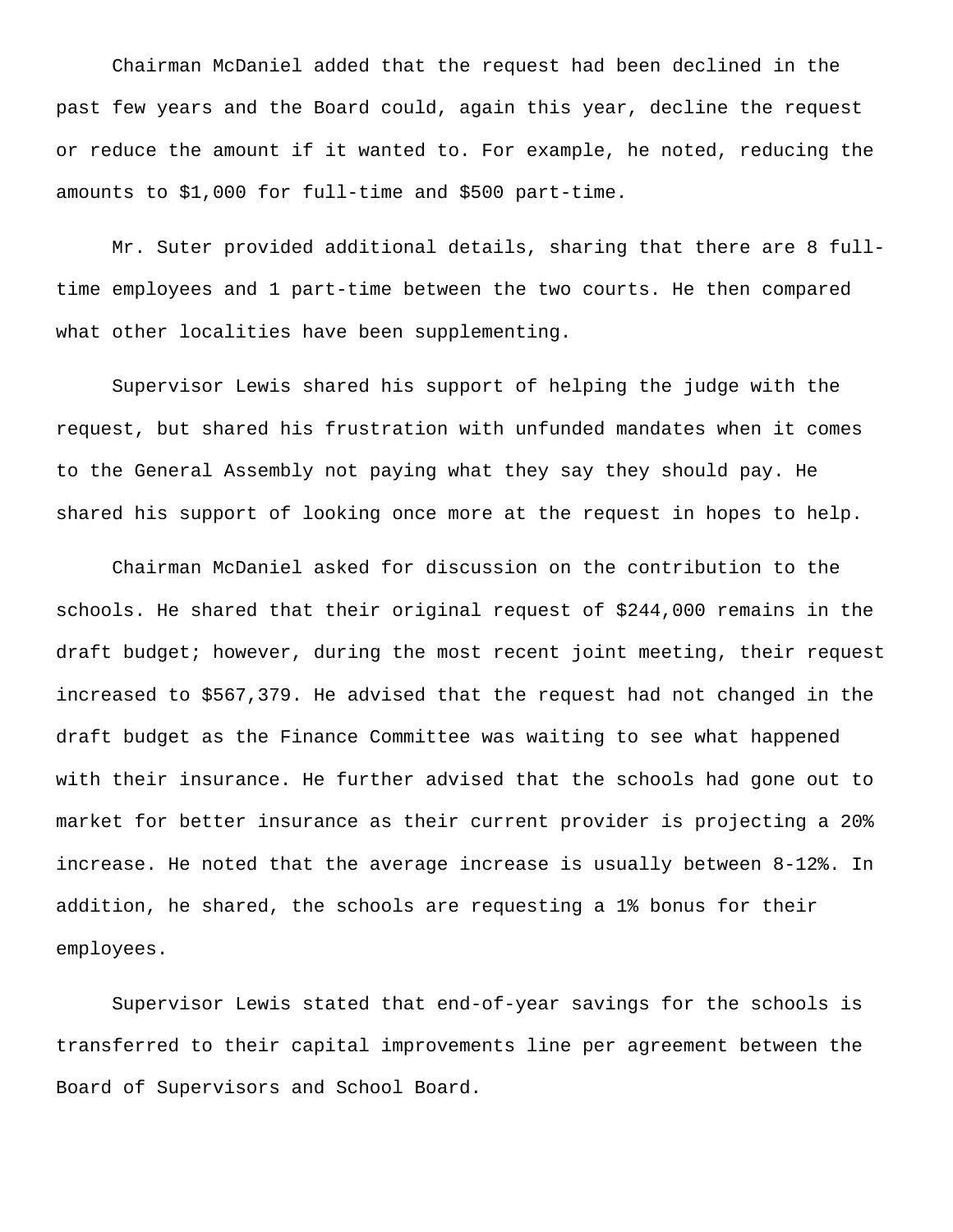Supervisor Ayers asked if the school's budget 20% for insurance and in actuality it comes back as only 11%, then would the difference be placed in the school's capital improvements line?

Supervisor Lewis responded, by default, that is where the difference will go.

Supervisor Ayers stated that the Board usually waits for actual numbers before it is budgeted.

Supervisor Lewis shared that the Board will not have the opportunity this time. He asked that the Finance Committee go back to the schools once more and see if there is any other information can be offered to help guide the Board.

Mr. Suter advised that the County has yet to receive an actual percentage for its insurance and probably would not know until adoption.

Supervisor Lewis again stated that the Board needed to go back to the schools to see if there are any potential updates.

Supervisor Ayers advised that last year, the Board kept a higher estimated number in the budget and told the schools they could give employees a raise if the actual insurance numbers were reduced. She added that when the numbers did in fact decrease, Board members still received calls and emails indicating that they were not supporting teacher raises. Ultimately, the schools ended up giving those raises but it was not until after the Board received those calls and emails.

Supervisor Lewis shared that he did not support that scenario last year.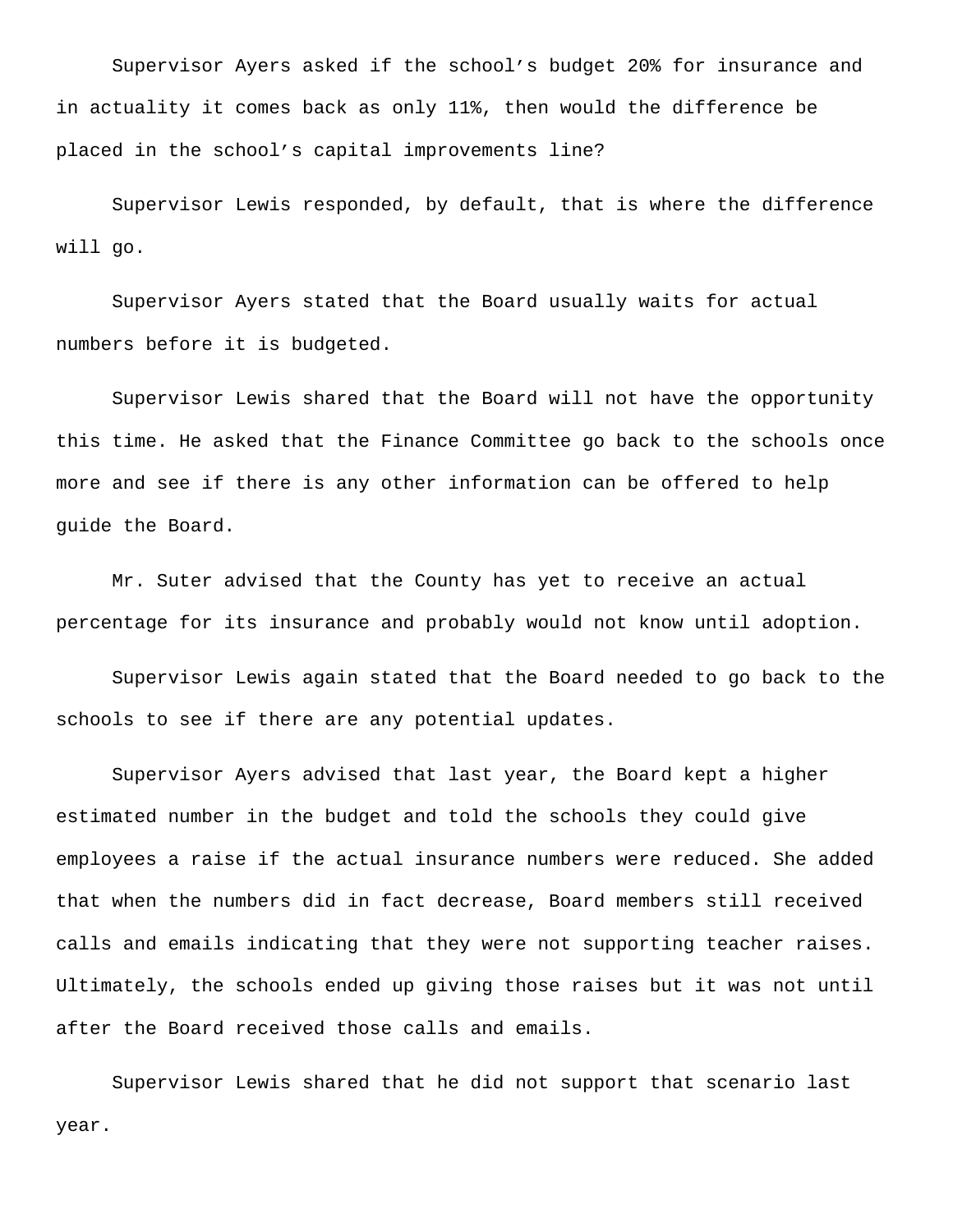Supervisor Ayers advised that she did not want to see that happen again this year.

Supervisor Lewis reiterated that staff or the Finance Committee could go back to the schools to see fi they have changed their amount being requested.

Supervisor Ayers shared that the Board could fund their insurance at 11% and should it actually be 20%, perhaps use reserves to cover the difference.

Chairman McDaniel stated that the Board needed to find out if the State would be providing schools with a 4% or 5% increase.

Supervisor Day noted that he believed the biennium budget showed an 8% increase over two (2) years.

Chairman McDaniel shared that everyone was impacted by Covid-19 including teachers, students, and parents and a bonus is probably warranted. However, he was unsure if the Board should be budgeting that bonus verses using end-of-year savings to fund it.

Mr. Suter advised that he would ask what the mechanism is for the raises over the biennium and see if the schools are proposing an additional amount above and beyond what the State is going to give. If so, if given this year, would that additional amount of local funding be credited next year by the State?

Supervisor Lewis suggested it be asked if any other savings were found after examining their budget. He noted that the Board received a salary comparison chart again this year for the schools and it is not just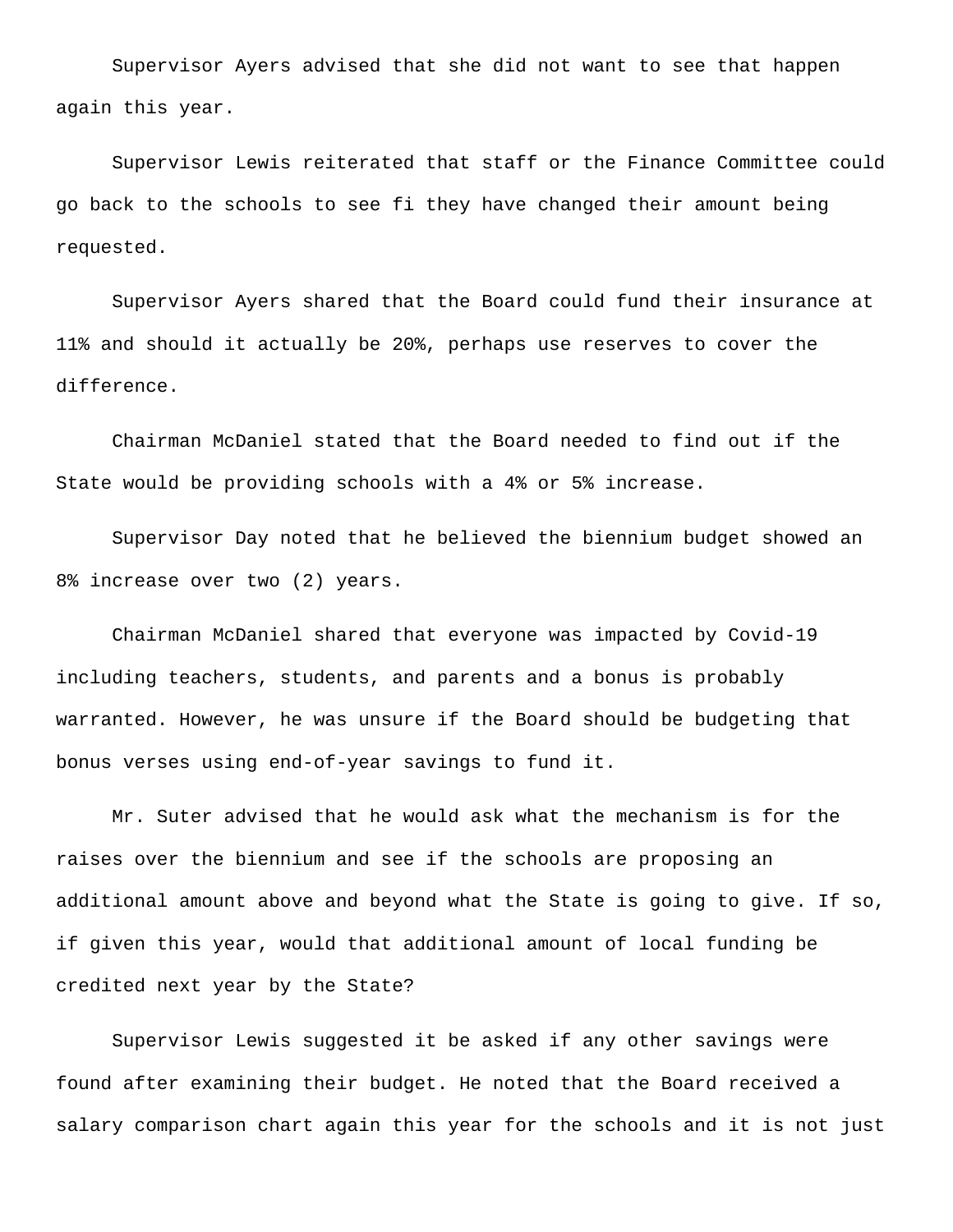what the State is doing with their budget but what salaries need to be to keep employees from leaving and going to Augusta, Botetourt, Bath, or Amherst Counties to work.

Supervisor Ayers added, or those employees retire early as there is that incentive in Rockbridge County Schools.

Chairman McDaniel stated it was a shame to be having this conversation and the Board of Supervisors have always asked the schools for a budget number early in the process. He advised that the State is only funding SOQ positions which amounts to about 50% of school staff and of that 50%, it only funds 45% of the increase. He added that, when dispersed, the State actually funds only 30% and the County funds 70%. However, State elected officials say they gave the teachers 4% raises which is not true.

Supervisor Ayers commented that she felt that was inaccurate information. She added that they should not expect the State to fund our schools 100% as there is a formula and percentage.

Chairman McDaniel added he believed those positions should be funded more from the State, at minimum, 50/50 would be better than what they are doing now.

Supervisor Lewis shared that the positions the State says we should have are not even fully-funded. He stated they should at least contribute to what the law says they should be contributing, and likewise, with Comp Board positions.

Chairman McDaniel provide an example of the how the Comp Board tells the County the Treasurers Department needs 3.78 people and only funds 1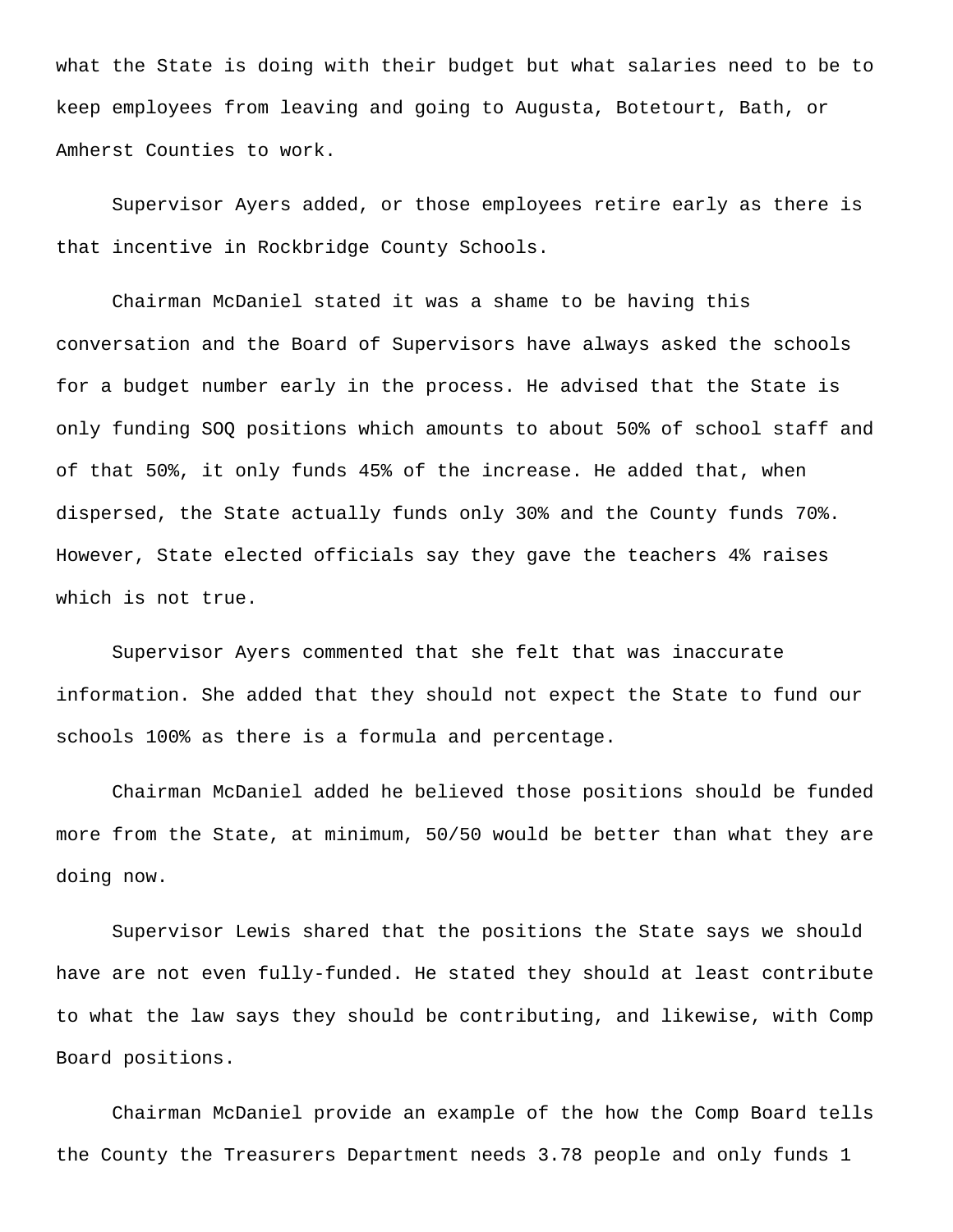position at 90% and 2 positions at 50%. The County then pays the remaining percentage of those employees as well as full pay for a part-time person and a full-time person. He suggested the Board members have those kinds of conversations with their elected officials at the State level. He asked the Board if they wanted to increase the budget to a new amount of keep it where it is and make up the difference however they need to.

Supervisor Lewis asked for one more look at the school's budget.

Supervisor Ayers shared support to keep the current numbers and fund more if the insurance numbers come in higher.

Chairman McDaniel provided confirmation for Mr. Suter to request more information from the schools which can then be reviewed by the Finance Committee. He then stated that the Finance Committee would need to take a hard look at the PPT and PPTR.

Supervisor Lewis noted that there was no final number for fulfilling the Judge's request.

Supervisor Day asked if the Board was adding \$20,000 for non-profit 401-c3s.

Chairman McDaniel advised that the \$20,000 was already in the draft budget as well as the \$25,500 for the judicial request.

Supervisor Ayers shared it was prudent to her that the Board go with the 3.875 ppt rate and address the transfer from reserves.

Chairman McDaniel replied, the deficit would be transferred from reserves.

Supervisor Ayers inquired about the percentage of current reserves.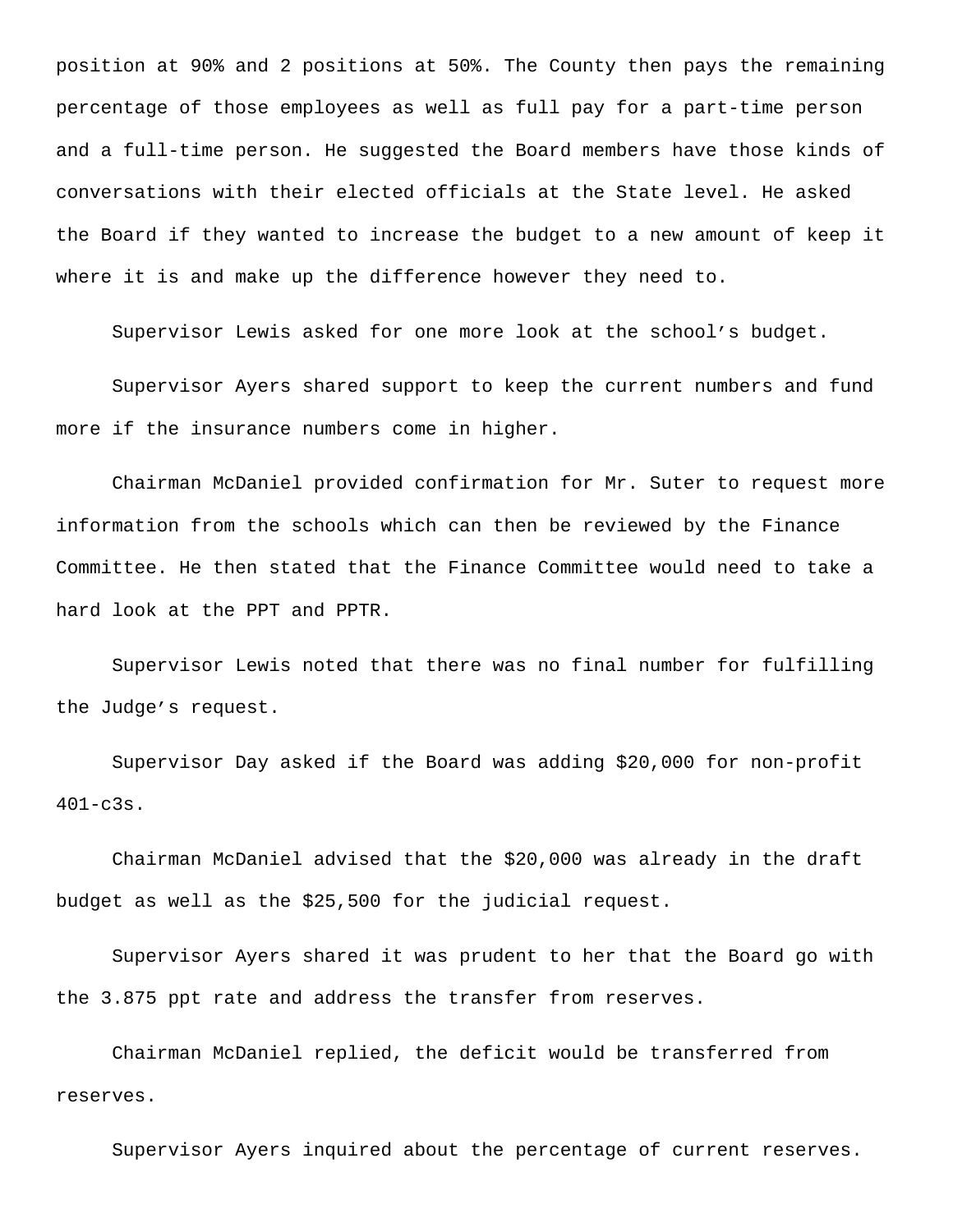Mr. Suter noted that reserves increased due to ARPA and Cares Act funds.

Chairman McDaniel noted that those funds would need to be spent in a certain timeframe and the reserves account would come back down. He added that there is room there in that account to transfer some funds.

Supervisor Lewis stated that it would go against the rule-of-thumb of using those funds for one-time expenses. He stated that what was included in the proposed budget was not one-time expenses.

Supervisor Ayers concurred and asked if all first-time expenditures were exhausted.

Supervisor Lewis replied, yes. He added that funding the school's bonuses using year-end expenditures is preemptively depleting the capital improvements fund that will be needed.

Supervisor Ayers asked Supervisor Lewis if he was wanting to go with a 3.875 rate.

Supervisor Lewis replied he was unsure. He stated that he wanted to provide help but was unsure the rate of increase on personal property. In regard to the grocery tax, he noted there is potential for it to go away in 3 years.

Chairman McDaniel replied there is no way to know what is 3 years ahead and we cannot account for that in this budget.

Supervisor Lewis suggested that, while looking at adjusting the personal property tax rate, we should avoid scenarios where we have to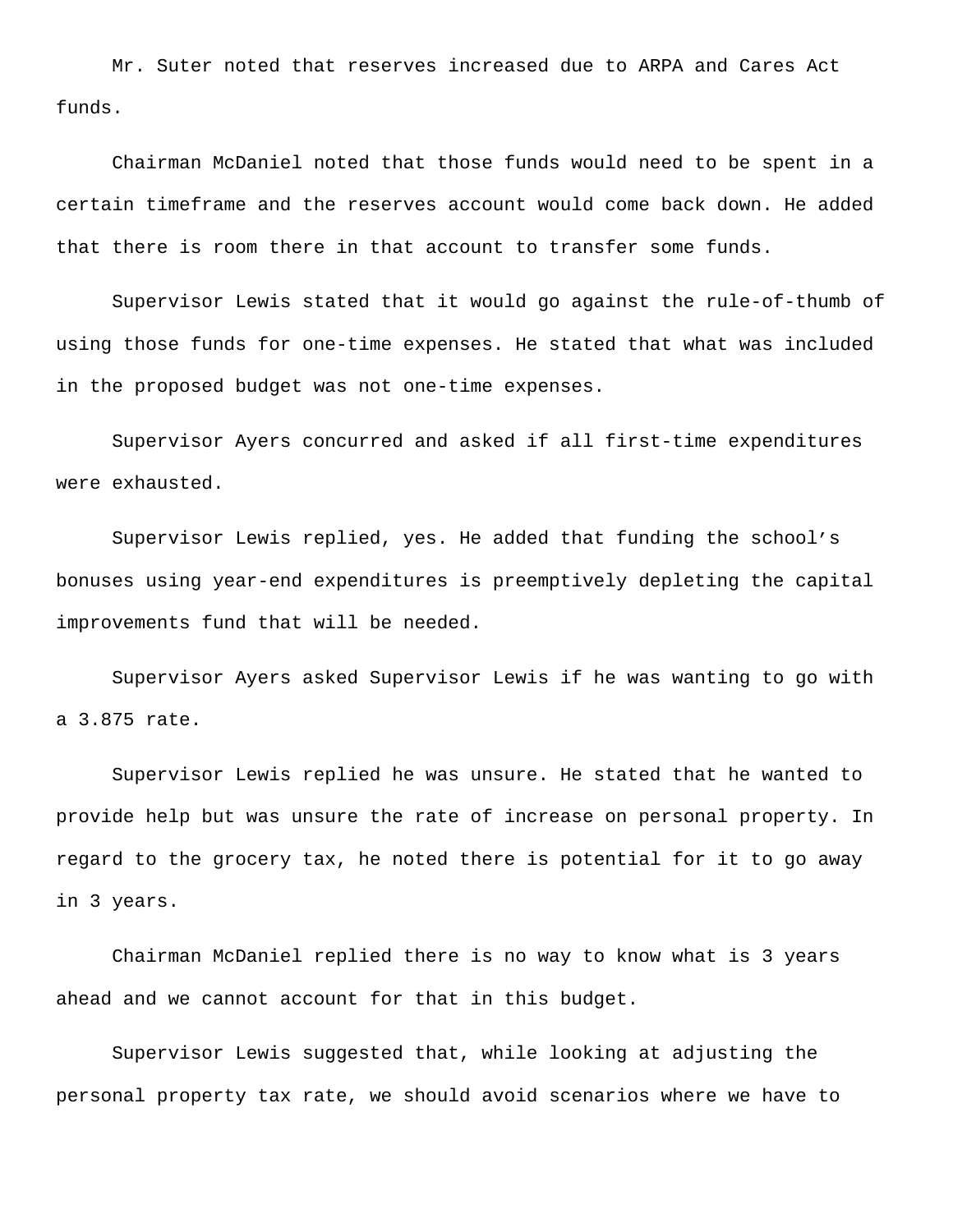adjust that rate all the time. He shared how hard it would be for citizens to know what to expect to budget for.

Supervisor Ayers shared her view to budget conservatively at 3.875 and drop the amount if needed. She noted that the Board could reduce the advertised amount but could not increase.

Supervisor Lewis stated that the Finance Committee will be bring back better numbers and he was not ready to make a recommendation.

Supervisor Day stated that he would support a rate of 3.875 unless there were dramatic changes from the school's request.

Chairman McDaniel stated he would like to get the rate as low as possible for this year to give citizens a break. He supported using reserves to support a deficit of \$100,000 - \$150,000 to balance the budget this year. He stated it would be money well spent to help the citizens.

Supervisor Lewis agreed, stating that if ever there were a time to do something like that, now is the time.

Finance Director Ashton Harrison noted that the unassigned fund balance from last year's audit was 37.51 percent of the annual budget.

Supervisor Ayers asked if the County was on track in the current (FY2022) budget.

Mr. Suter replied, there are some areas that are on track and some that are not. he added that increased fuel price was not anticipated in the previous budget session.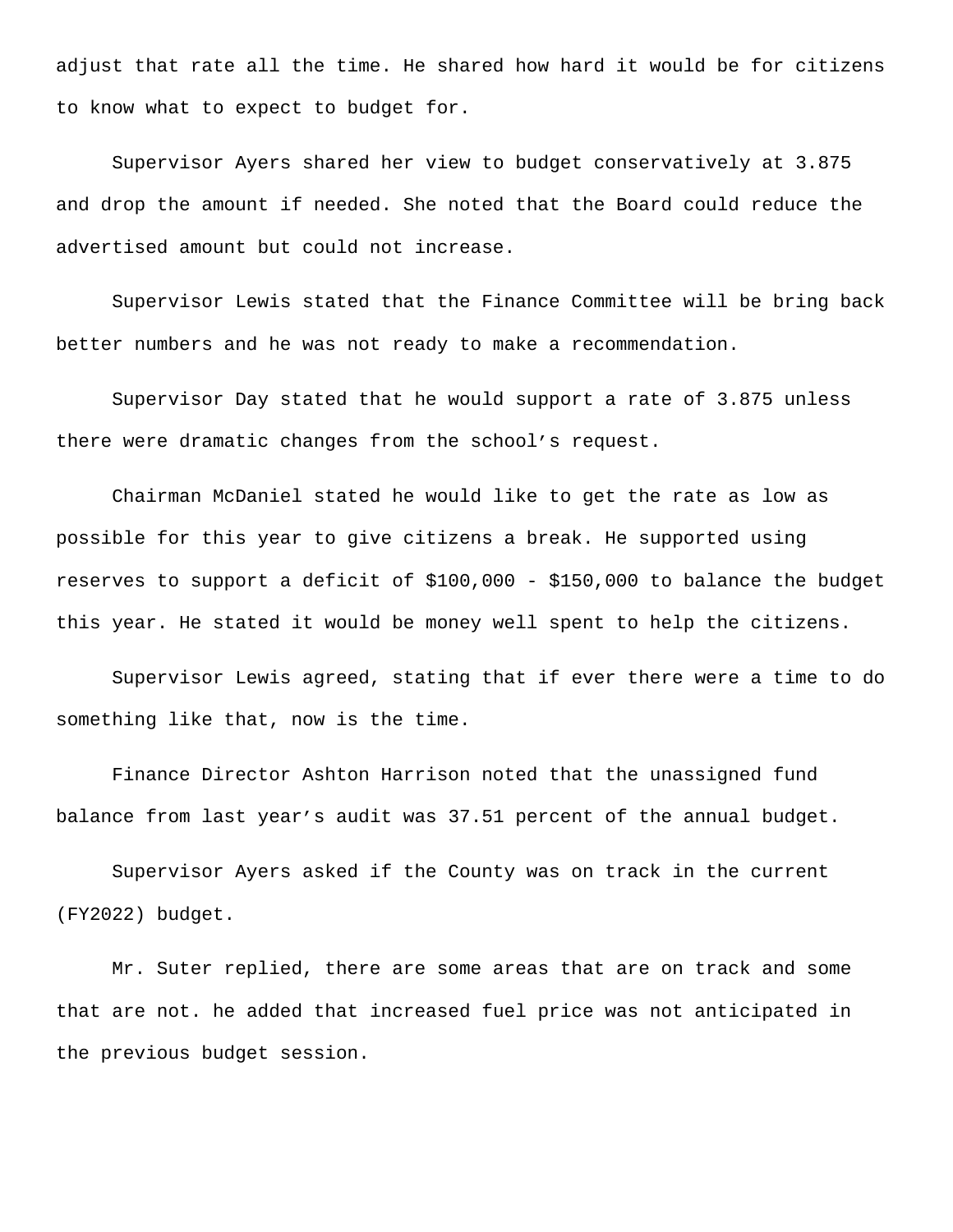Chairman McDaniel stated that, while increased fuel prices have caused some pain, it was not anticipated to have a 13% increase in personal property, either.

At this point, Supervisor Lewis noted that he had another commitment and had to leave the meeting.

Mr. Harrison noted that he would be able to see where the budget is currently tracking the following week.

Mr. Suter shared that one thing the County does not currently do that he recommends, is adding a budget line to fund future capital projects. He added that we have been relying on end-of-year savings and sliding that into a capital fund. He suggested going ahead and assigning some of the tax base every year to set money back because "cash-is-king" especially with interest rates increasing over the next couple of years. With regard to personal property, Mr. Suter then noted that a public hearing would be required to adopt an ordinance and that this process would need to be done concurrently with the budget public hearing.

## **Consideration to Amend the FY2023 Budget Meeting Schedule:**

Mr. Suter reviewed the new dates for the remainder of budget meetings as follows:

April 11, 2022- Schedule Public Hearing

April 26, 2022- Public Hearing

May 3, 2022- Budget Adoption